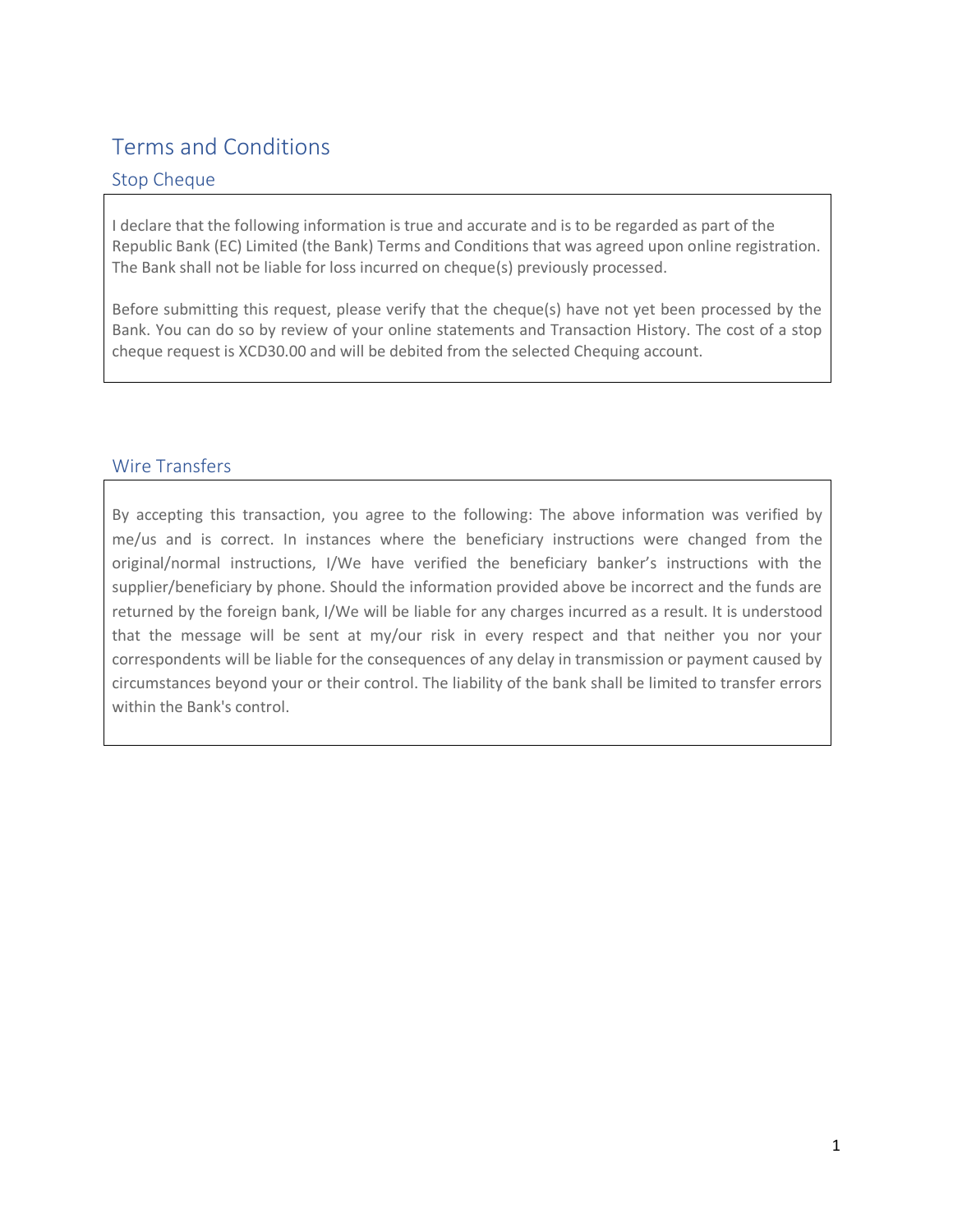# Registration and Cardless Cash

#### Corporate:

Registration Corporate:

Republic Bank Electronic Banking Services Terms and Conditions

This Agreement governs the Customer's use of Republic Bank's electronic banking services which permits Republic Bank's (as defined below) Customers to access account information and financial services through the use of personal computers, mobile devices or other similar access devices.

### 1. Definitions

1.1 "Account" means any bank account or investment account held with a Republic Bank;

1.2 "Customer" means a person who maintains an Account in a Republic Bank and has applied to access Electronic Banking Services;

1.3 "Designated Signature" means any combination of numbers or letters designated for the Customer's use as a means of the Customer's identification and authorization to access and use the Electronic Banking Services and includes any access codes, password, activation code, personal verification question or user identification;

1.4 "Device" means a personal computer, telephone, cell phone, smart phone, mobile device, wireless device, tablet device or any other electronic device that a Republic Bank may allow a Customer to use to access Electronic Banking Services;

1.5 "Electronic Banking Service" includes the following service channels; online and mobile banking (collectively called \"RepublicOnline"), SMS banking services and any other alternative channel that a Republic Bank may from time to time offer the Customer to enable access to its Account;

1.6 "Republic Bank" or "a Republic Bank" means any Republic Bank which is a subsidiary of Republic Financial Holdings Limited that is licensed to conduct banking business or provide financial services in the jurisdiction in which it is located with which a Customer maintains an Account and with which the Customer has enrolled to access its Electronic Banking Services;

2. Acknowledgment of Receipt and Consent to this Agreement

The Customer acknowledges that a copy of this Agreement has been made available to the Customer and that the Customer has read and understood the terms and conditions of this Agreement before the Customer uses the Electronic Banking Services.

3. Access and Use of the Electronic Banking Services

3.1 The Customer may use the Electronic Banking Services to electronically access the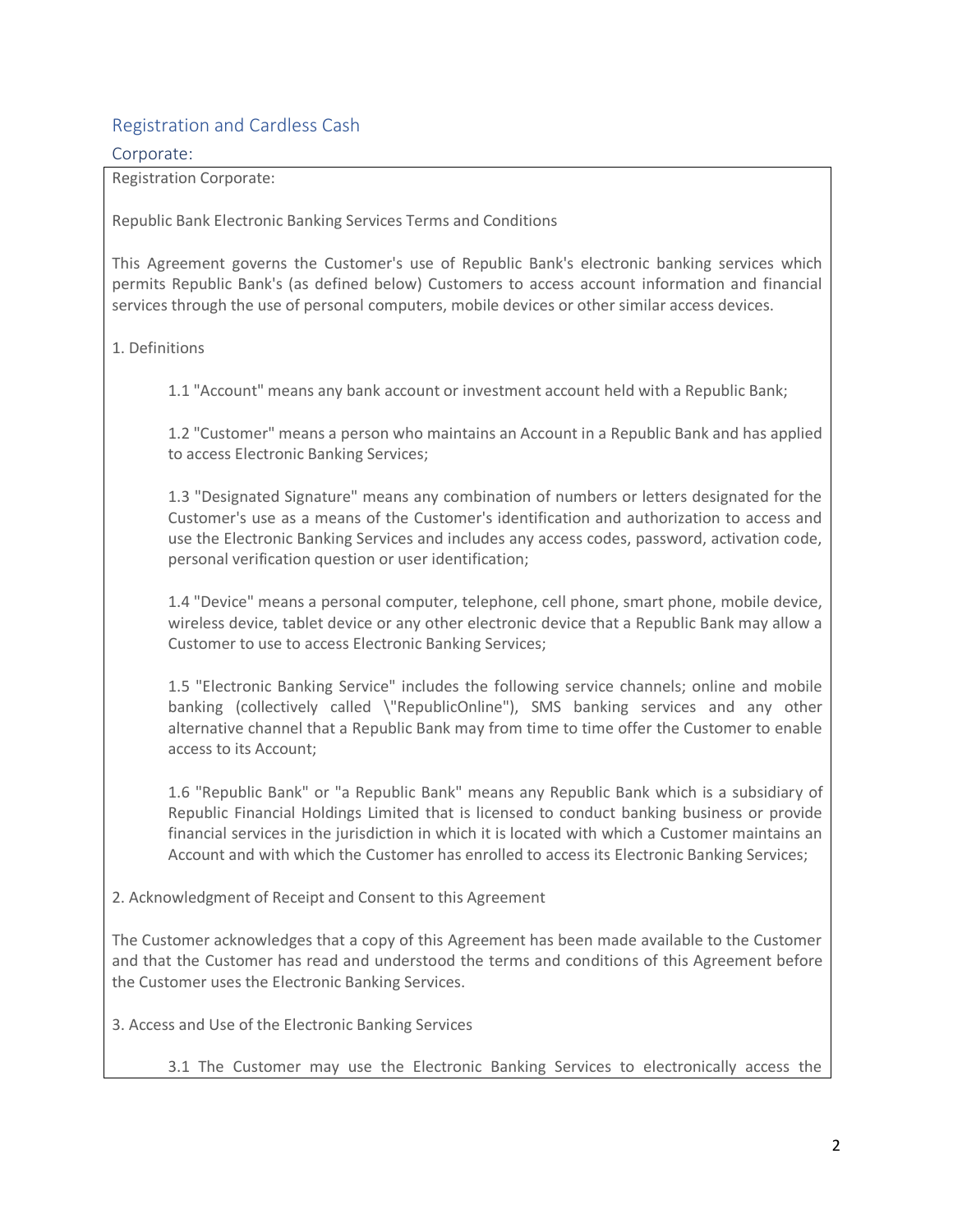Customer's Accounts and to perform services including but not limited to the following:

- Balance Inquiry Information;
- Bill Payments;
- Funds Transfer to same name accounts or other name accounts;
- Statement Inquiry;
- Application for Investment Services;
- Credit card payments;
- International Wire Transfers;
- File Upload requests.

3.2 Any and all transactions initiated through the Electronic Banking Services to the Customer's Account through the use of the Customer's Designated Signature will be deemed authorized by the Customer without further verification. Republic Bank is hereby authorized to honour, execute and charge to the Customer's Account(s) those transactions.

3.3 The Customer agrees to keep the Customer's Designated Signature safe and confidential and will not disclose it to any third-party. If the Customer knows or believes that unauthorized access to any Electronic Banking Service has or will occur or that the Customer's Designated Signature has become known to an unauthorized person, the Customer will immediately contact Republic Bank via the contact information listed on Republic Bank's contact page and take the necessary steps to change the Designated Signature. Republic Bank will be entitled to immediately act on any authorization received via any Electronic Banking Service. If the Customer permits other person(s) to use any Electronic Banking Service or the Customer's Designated Signature or it is used by an unauthorized person the Customer will be liable for any loss incurred from any transaction.

3.4 Any balance shown through any Electronic Banking Service, if not otherwise specified, will reflect the available balance based on the debits and credits that the Republic Bank processed on the Customer's Account at the time of the enquiry. The Customer acknowledges that the available balance shown may not be the actual available balance on the Customer's Account. Differences in the available balance may be caused by deposits still subject to verification by Republic Bank, outstanding cheques not yet posted to the Customer's Account or other withdrawals, payments, holds or charges.

3.5 The Customer acknowledges that bill payments must be initiated at least five (5) business days before the actual due date of the bill. Republic Bank will not be liable for any loss or damages that may be incurred as a consequence of late payment of a bill or from erroneous payment or payment.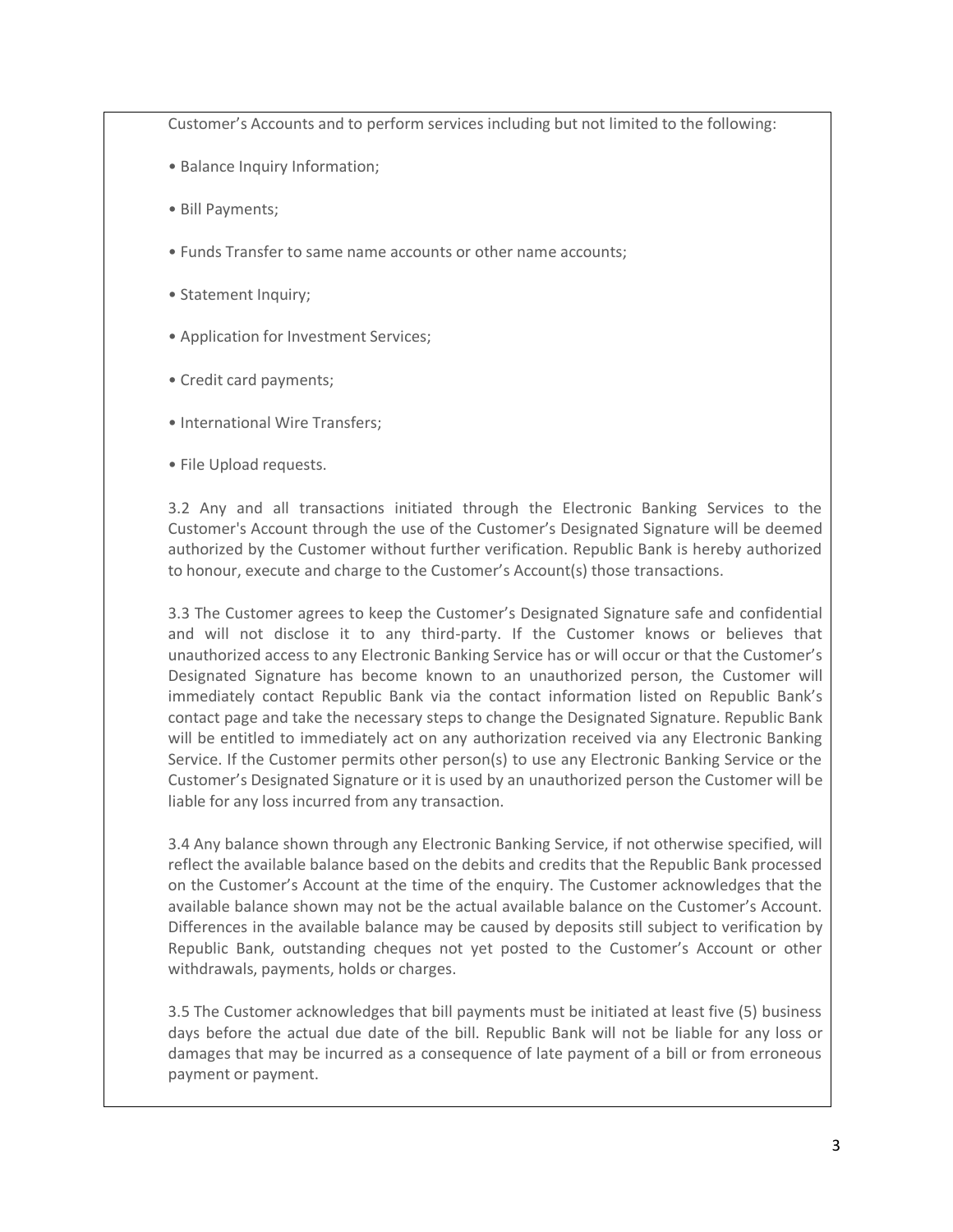3.6 The Customer will instruct Republic Bank to transfer funds between the Customer's Accounts only when a sufficient balance is or will be available at the time of such instruction. Republic Bank will not be obligated to act on any withdrawal instruction from the Customer if sufficient funds, including overdraft lines of credit, are not available in the designated account.

3.7 Republic Bank may from time to time set or change limits for transactions that may be carried out by the Customer through Electronic Banking Services. Notification of changes will be in accordance with regulatory requirements of the country in which the Account is maintained. These limits, whether daily, weekly, per transaction or otherwise, may vary from country to country and will be made available in the Customer's branch or at Republic Bank's website or otherwise.

3.8 Any transaction of any electronic banking Service negotiated in a foreign currency will be converted at the exchange rate determined by Republic Bank on the day the transaction is posted to the Customer's Account.

3.9 Subscription to SMS Alerts

• SMS alerts will be sent to the mobile number noted on the Customer's enrolment form;

• The Customer is required to notify Republic Bank or update his/her user profile to reflect changes in mobile numbers;

• Republic Bank shall not be liable for SMS alerts sent out to unintended recipients if mobile numbers are not updated or incorrect;

• There is a telephone charge imposed by the Telecommunications Service Provider for sending and receiving text messages on the Customer's mobile phone for this service.

# 4. Costs and Charges

Save and Except for corporate customers who are charged at the rates specified at the time of enrolment, Electronic Banking Services are free of charge. The normal charges associated with the Customer's account, transactions or services will continue to be applicable. Any Republic Bank reserves the right to review its pricing from time to time and change or amend charges to the Electronic Banking Services as deemed necessary and the Customer will be advised of these changes as they become applicable.

5. Designated Signature Security and Confidentiality

Protecting the security of the Customer's Designated Signature is important. The Customer agrees to keep the Designated Signature confidential at all times. No one but the Customer is permitted to use the Customer's Designated Signature. If someone obtains the Customer's Designated Signature enabling them to access the Customer's Account, the Customer may be liable for their use of the Customer's Designated Signature and any transactions on the Customer's Account.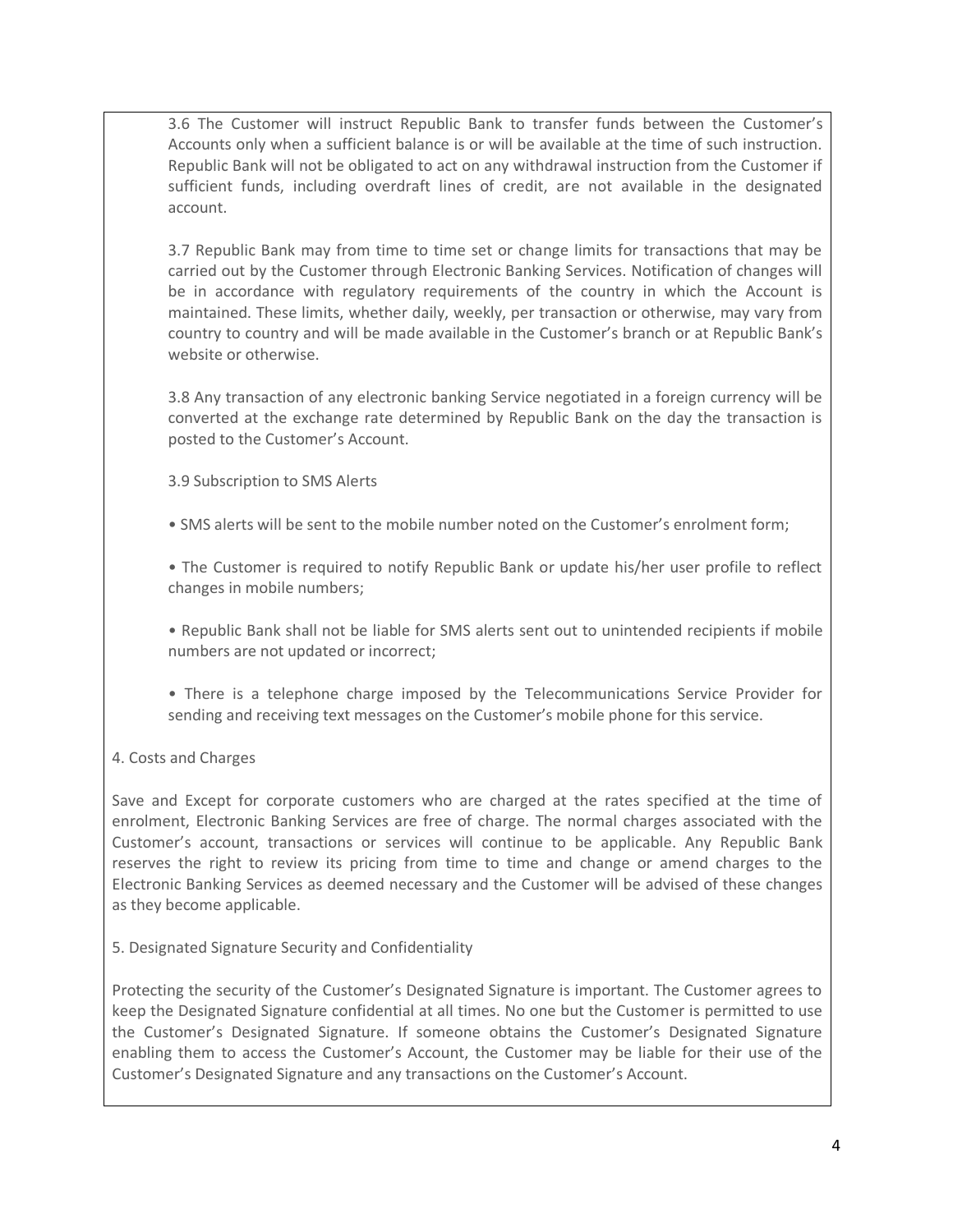6. Customer's Warranties and Representations

The Customer represents and agrees to the following for the enrolling for Electronic Banking Services and by using any of the Electronic Banking Services:

6.1 The Customer is the legal owner of the Account and other financial information which may be accessed via use of the Electronic Banking Services.

6.2 Information provided by the Customer is accurate, current and complete, and the Customer has the right to provide such information to a Republic Bank for the purpose of using the Electronic Banking Services. This information includes but is not limited to the Customer's telephone number, name, address, mobile number and email address. The Customer agrees not to misrepresent the Customer's identity or the Customer's account information. The Customer agrees to keep the Customer's account information up to date and accurate. The Customer represents that the Customer is an authorized user of the Device the Customer will use to access Electronic Banking Services.

6.3 The Customer agrees to take every precaution to ensure the safety, security and integrity of the Customer's Account and transactions when using the Electronic Banking Services. The Customer agrees not to leave the Customer's Device unattended while logged into any of the Electronic Banking Services and to log off immediately at the completion of each access by the Customer. The Customer agrees that it is responsible for ensuring that any Device is protected from and kept free of viruses, worms, Trojan horses or other similar harmful components that could result in damage to programs, files or could result in information being intercepted by a third-party.

6.4 The Customer agrees not to use the Electronic Banking Services or the content or information delivered through the Electronic Banking Services in any way that, a) would be fraudulent including but not limited to the use of the Electronic Banking Services to impersonate another person or entity; b) that would violate any law, statute, ordinance or regulation; c) would be false, misleading or inaccurate; d) would be defamatory, trade libelous, unlawfully threatening, unlawfully harassing; and e) would interfere with or disrupt computer networks connected to the Electronic Banking Services.

6.5 The Customer agrees that the Electronic Banking Services is only for the personal or business use of individuals authorized to access the Customer's Account information. The Customer agrees not to make any commercial use of Electronic Banking Services or resell, lease, rent or distribute access to Electronic Banking Services.

7. Third Parties

The Customer understands and agrees that:

7.1 Any Republic Bank may use a party retained by such Republic Bank to act on its behalf to provide or to assist Republic Bank in providing Electronic Banking Services

7.2 Other than subsidiaries and affiliates of Republic Bank, Republic Bank does not sponsor or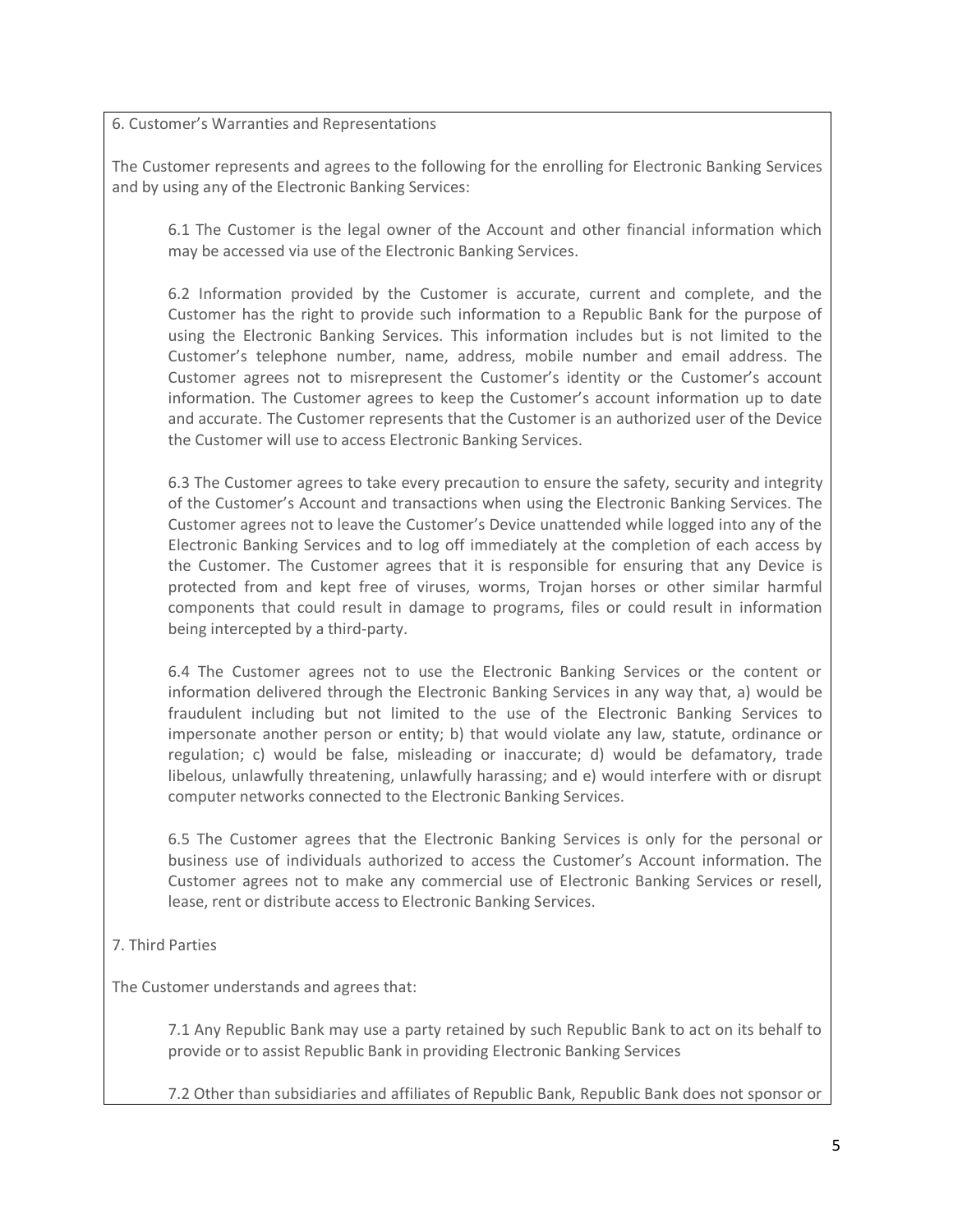endorse and is not affiliated with any third party;

8. Changes in Services / Terms

8.1 Republic Bank may add, remove or change any part or feature of a service channel which is considered an Electronic Banking Service under this Agreement or introduce new channels without

notice to the Customer. Notwithstanding any such change this agreement will continue to apply to all Electronic

Banking Services offered by Republic Bank.

8.2 The Customer agrees that Republic Bank may amend the terms and conditions of this Agreement at any time. The Customer will be notified of any such change as required by applicable law. The Customer understands that when using Electronic Banking Services after a change to the Terms and Conditions becomes effective, the Customer will be presented with the revised Terms and Conditions at the time of login and will be required to click "I Agree" to acknowledge that the Customer accepts those revised Terms and Conditions. If the Customer does not agree to the revised Terms and Conditions, the Customer will click "I Disagree" and will not be able to access the Electronic Banking Services and this Agreement will terminate forthwith. The Customer agrees that notices about any amendment to this Agreement may be in the form of market announcements and notices in Republic Bank's website, ATM Screen, branches or any other method of communication that Republic Bank chooses to use.

8.3 A Republic Bank may discontinue any service channel which is considered as Electronic Banking Services under this Agreement without giving the Customer personal notice of such discontinuation. A Republic Bank may, in its sole discretion, give notice of any discontinuation of an Electronic Banking Service by making market announcements, publishing notices in Republic Bank's website, ATM Screens, branches or any other method of communication that Republic Bank chooses to utilize.

# 9. Cancellation

The Customer may cancel this Agreement at any time by written notification to Republic Bank. Republic Bank has the right in its sole discretion to (i) limit, suspend or terminate the Customer's use of any Electronic Banking Service and cancel this Agreement, for any reason, at any time. Electronic Banking Services will not be cancelled until all pending transactions have been cleared. Republic Bank will not be responsible for any loss or inconvenience that may result from such suspension or termination.

# 10. Confidentiality

10.1 The Customer has a right to confidentiality provided always that Republic Bank may disclose any information about the Customer and the Customer's Accounts pursuant to legal process or subpoena, or if disclosure is necessary to protect Republic Bank's interests.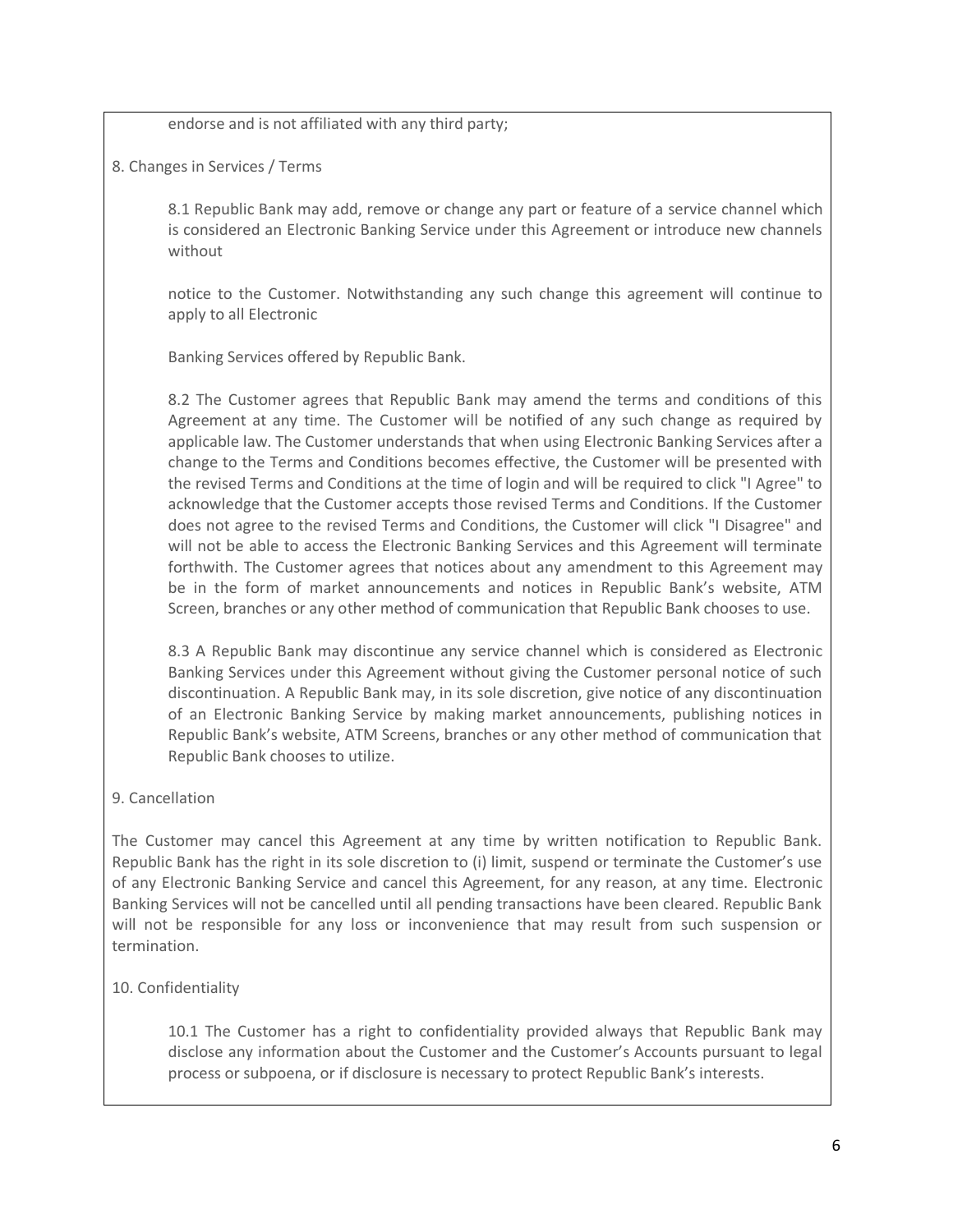10.2 It is the Customer's decision to communicate personal information to Republic Bank through the Electronic Banking Services. Republic Bank is not and shall not be held responsible and liable for any unauthorised access or interception to information submitted through this website. All information submitted to Republic Bank through this website shall be deemed and remain the property of the Republic Bank.

### 11. Privacy

Safeguarding customer's privacy and confidentiality is of paramount importance to Republic Bank and this privacy policy describes all of the efforts by Republic Bank to ensure that the Customer's money and personal data are secure and that all transactions remain confidential. The Customer understands that while Republic Bank will use its best endeavours to ensure that all information transmitted or received using the Electronic Banking Services is secure and cannot be accessed by unauthorized third parties, Republic Bank does not warrant the security of any information transmitted by the Customer using the Electronic Banking Services. Accordingly, the Customer agrees to accept any risk that any information transmitted or received using the Electronic Banking Services may be accessed by unauthorized third parties and the Customer agrees not to hold Republic Bank liable for any such unauthorized access or any loss or damage suffered as a result.

12. Collection and Use of Customer Information

Please refer to Republic Bank's General Privacy Principles here.

13. Limit of Liability

13.1 Republic Bank will make reasonable efforts to ensure full performance of the Electronic Banking Services. Republic Bank will be responsible for acting only on those instructions sent through Electronic Banking Services, which are actually received. Republic Bank does not assume responsibility or liability for malfunctions for whatever reason in communications facilities not under its control that may affect the accuracy or timeliness of messages the Customer sends.

13.2 Republic Bank is not responsible for any losses or delays in transmission of instructions arising out of the use of any third party including but not limited to telecommunications providers , caused by any browser software malfunction, or for any failure or delay by Republic Bank in processing any Electronic Banking Service transaction which results from any interruption of the Republic Bank's business due to equipment failure or malfunction, energy shortage, fire, flood, civil commotion, acts of terrorism, labour difficulties, adverse weather conditions or any other circumstance or event outside the control of Republic Bank . Further, Republic Bank is not responsible should the Customer give incorrect instructions or if the Customer's payment instructions are not given sufficiently in advance to allow for timely payment.

13.3 Any information the Customer receives from Republic Bank is believed to be reliable. However, it can only be provided on a best effort basis for the Customer's convenience and is not guaranteed. Republic Bank is not liable for any deficiencies in the accuracy, completeness, availability or timeliness of such information or for any investment or other decision made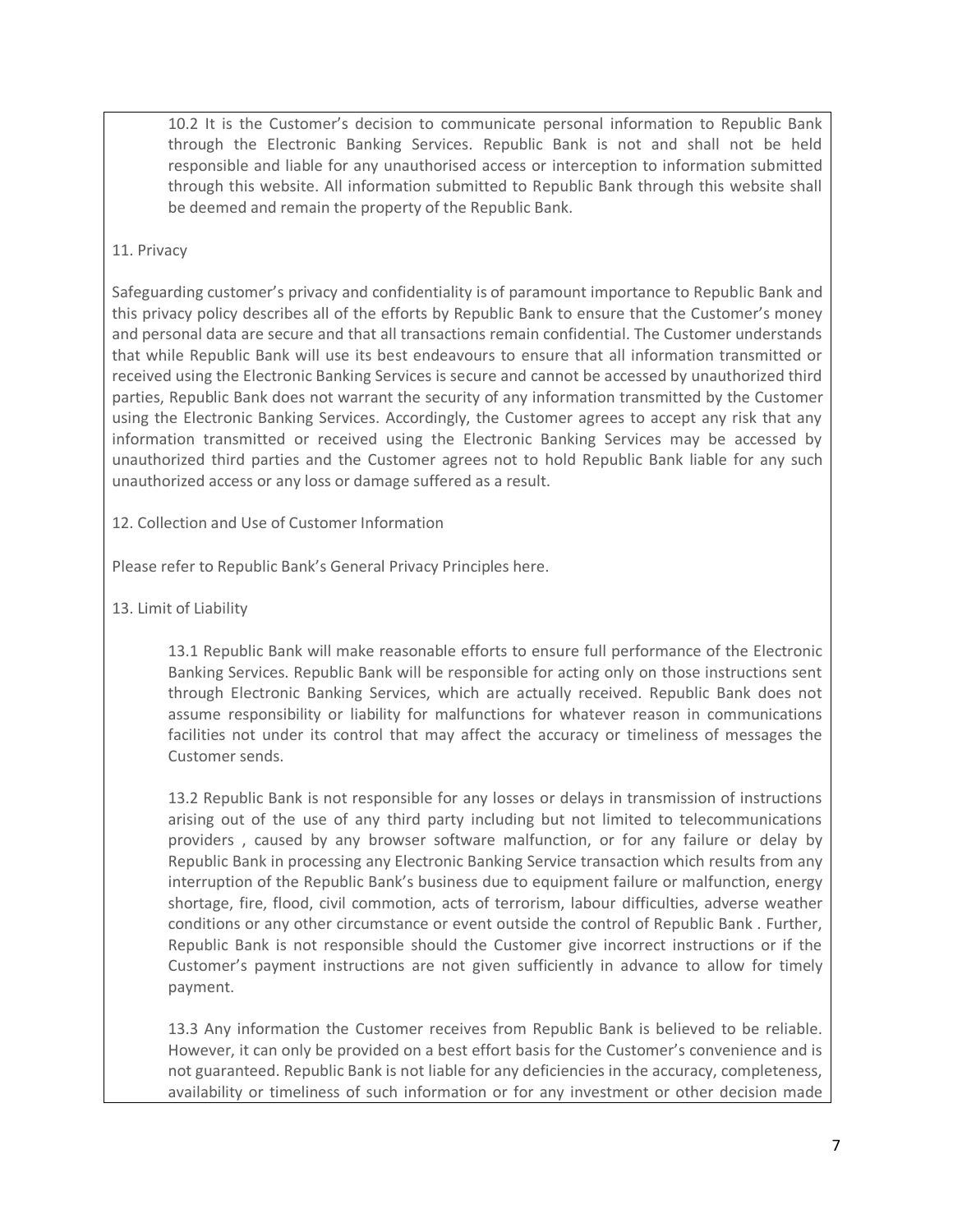using this information. Republic Bank is not responsible for system disruptions or unavailability of the Electronic Banking Services including but not limited to disruptions caused by any computer virus or related problems.

NEITHER ANY Republic Bank MAKES ANY EXPRESS OR IMPLIED WARRANTIES CONCERNING INTERNET BANKING SOFTWARE OR SERVICES OR BROWSERS INCLUDING, BUT NOT LIMITED TO, ANY WARRANTIES

OF MERCHANTABILITY, FITNESS FOR A PARTICULAR PURPOSE OR NON-INFRINGEMENT OF THIRD PARTY PROPRIETARY RIGHTS UNLESS DISCLAIMING SUCH WARRANTIES IS PROHIBITED BY LAW.

### 14. Indemnity

Except to the extent caused directly by Republic Bank's negligence, fraud or willful misconduct, you, the Customer, agrees to indemnify and hold harmless Republic Bank against any claim, cost or liability incurred by Republic Bank in connection with or arising out of the Customer's use of any Electronic Banking Service or any other dealing between Republic Bank and the Customer, including all and losses arising out of, or incidental to, the use, including all unauthorized use of Electronic Banking Services.

#### 15. Lost or Stolen Designated Signature

The Customer agrees to keep his Designated Signature safe. In the event the Customer is a corporate customer given the facility to nominate persons authorized to access its Accounts, the Customer will ensure that all such authorized users keep their passwords safe and that the Customer and all authorized users will not share the same with anyone. The Customer agrees that the Customer will notify Republic Bank immediately if the Customer's Designated Signature is lost or stolen or if the Customer suspects that the Customer's Designated Signature has been compromised or that the Customer's account(s) has (have) been accessed by an unauthorized person in which event the Customer acknowledges that the Customer is obliged to contact Republic Bank's Customer Service at the number listed on Republic Bank's contact page.

#### 16. Security

The Customer agrees and acknowledges that the Customer's Designated Signature is not to be shared, divulged, or disclosed to anyone and that the Customer will only access Account information and financial services by means of the Designated Signature assigned to the Customer. The Customer agrees that Republic Bank is authorized to process any instructions Republic Bank receives under the Customer's Designated Signature, and that these procedures are commercially reasonable.

# 17. Notices

17.1 Any instruction issued to Republic Bank may be given by the Customer in person at the Customer's branch or delivered to the Customer's branch in writing. The Republic Bank, in its sole discretion, may also accept instructions through post, when received at the relevant branch, by email, facsimile or telephone.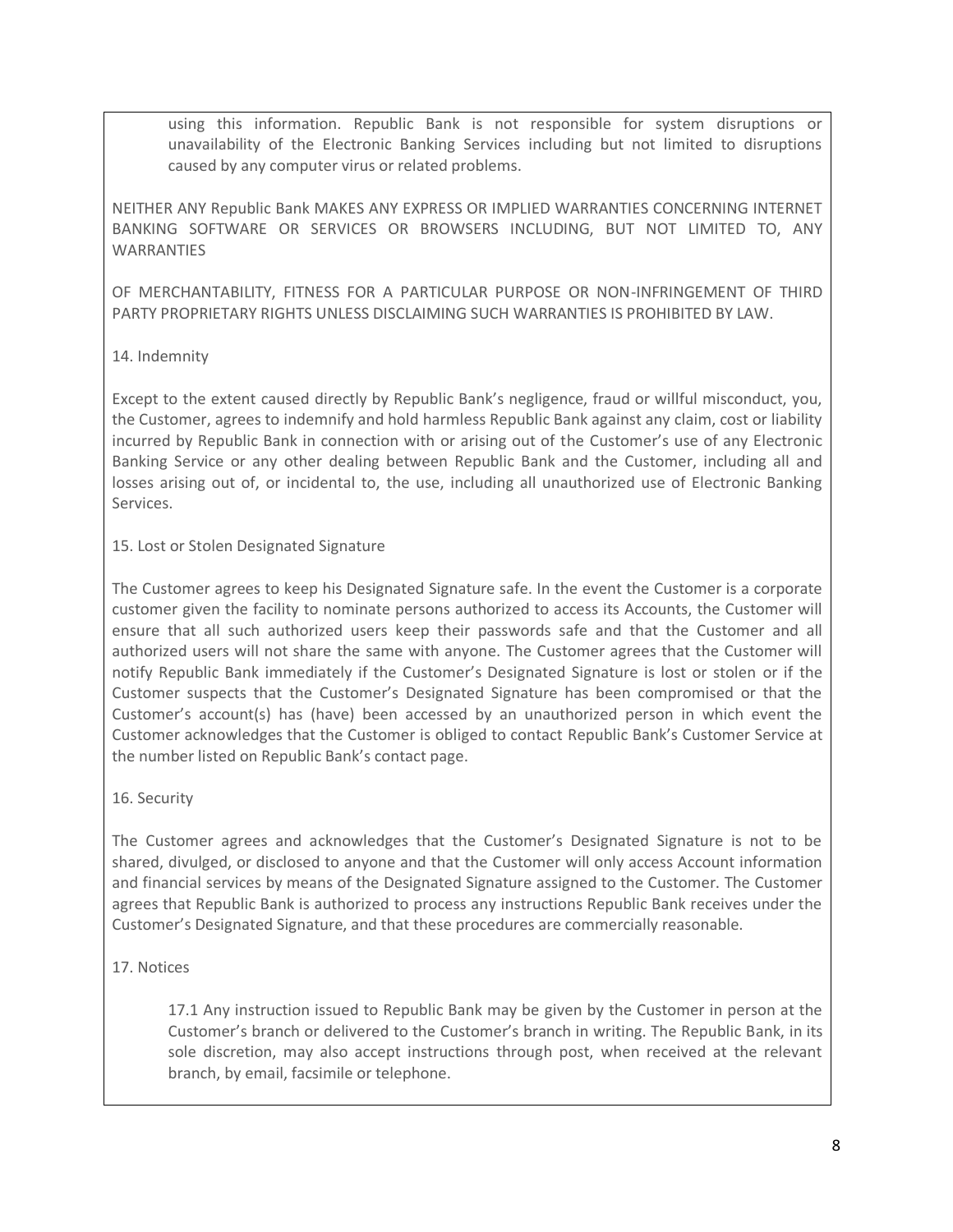17.2 Republic Bank will use the address and any other contact details provided by the Customer for the account(s) records to contact or provide notice to the Customer. The Customer agrees to advise Republic Bank of any changes to these details as soon as possible. Republic Bank may contact the Customer by means, including without limitation, post, computer, internet, networks, telephone, mobile

phones, smart phones, electronic message, facsimile, bank wire or other methods of telecommunication or electronic transmission.

17.3 Any notice from the Customer will be deemed to have been delivered when received by the Republic Bank. Any notice from Republic Bank to the Customer will be deemed to have been received by the Customer two (2) days after the notice was first posted on our automated teller machine screens or on our public internet sites or after being mailed to the Customer.

# 18. Other Agreements

Unless otherwise stated, this Agreement is in addition to all other existing agreements between the Customer and Republic Bank including any card agreement, account mandate with Republic Bank or signature card previously executed by the Customer. If there is a conflict between the existing agreements and this Terms and Conditions, the existing agreements prevail except for the provisions of this Agreement regarding Bill Payments and Transfers.

### 19. Dispute

Republic Bank will attempt to amicably settle any dispute or difference arising out of this Agreement with the Customer. If Republic Bank cannot arrive at an amicable resolution within a reasonable period of time as determined by the Republic Bank, in its sole discretion Republic Bank may initiate legal proceedings.

# 19.1 Severability

In the event any one or more of the provisions of this Agreement is for any reason held to be invalid, illegal or unenforceable, the remaining provisions will remain valid and enforceable. The Customer agrees that notices or correspondence from the Customer to the Republic Bank, must be in writing and sent to the Customer's home branch address.

#### 20. No Waiver

The customer understands and agrees that no delay or failure on Republic Bank's part to exercise any right, remedy, power or privilege available under the Agreement will affect or preclude Republic Bank's future exercise of that right, remedy, power or privilege.

# 21. Joint and Several Liability

Where the Electronic Banking Services are linked to a joint account, all joint account holders are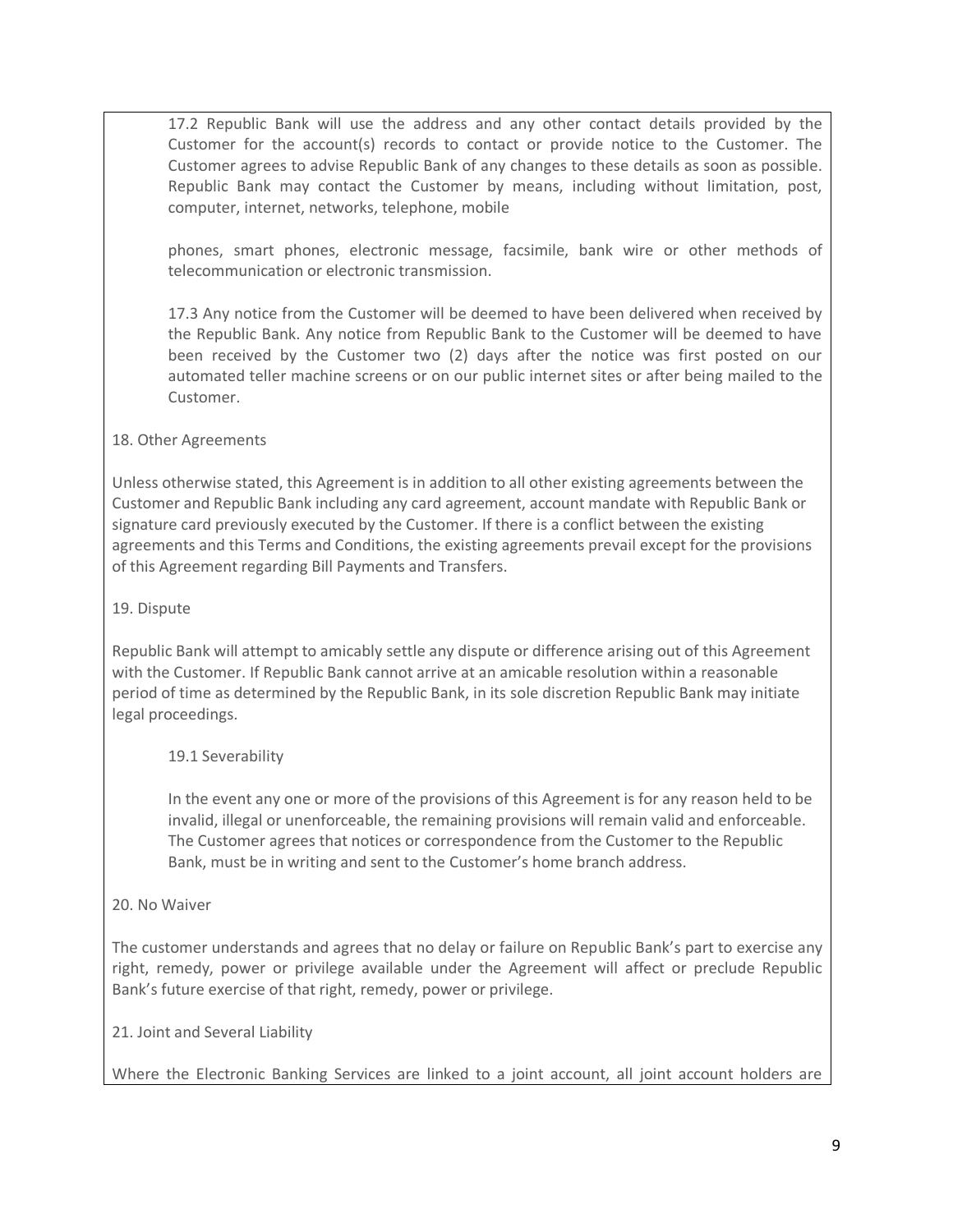jointly and severally liable under the provisions of this Agreement.

22. Jurisdiction

This Agreement is governed by the laws of the jurisdiction in which the Customer's Account with Republic Bank is located.

Retail:

Registration – Retail

Republic Bank Electronic Banking Services Terms and Conditions

This Agreement governs the Customer's use of Republic Bank's electronic banking services which permits Republic Bank's (as defined below) Customers to access account information and financial services through the use of personal computers, mobile devices or other similar access devices.

# 1. Definitions

1.1 "Account" means any bank account or investment account held with a Republic Bank; 1.2 "Customer" means a person who maintains an Account in a Republic Bank and has applied to access Electronic Banking Services;

1.3 "Designated Signature" means any combination of numbers or letters designated for the Customer's use as a means of the Customer's identification and authorization to access and use the Electronic Banking Services and includes any access codes, password, activation code, personal verification question or user identification;

1.4 "Device" means a personal computer, telephone, cell phone, smart phone, mobile device, wireless device, tablet device or any other electronic device that a Republic Bank may allow a Customer to use to access Electronic Banking Services;

1.5 "Electronic Banking Service" includes the following service channels; online and mobile banking (collectively called \"RepublicOnline"), SMS banking services and any other alternative channel that a Republic Bank may from time to time offer the Customer to enable access to its Account;

1.6 "Republic Bank" or "a Republic Bank" means any Republic Bank which is a subsidiary of Republic Financial Holdings Limited that is licensed to conduct banking business or provide financial services in the jurisdiction in which it is located with which a Customer maintains an Account and with which the Customer has enrolled to access its Electronic Banking Services;

2. Acknowledgment of Receipt and Consent to this Agreement

The Customer acknowledges that a copy of this Agreement has been made available to the Customer and that the Customer has read and understood the terms and conditions of this Agreement before the Customer uses the Electronic Banking Services.

3. Access and Use of the Electronic Banking Services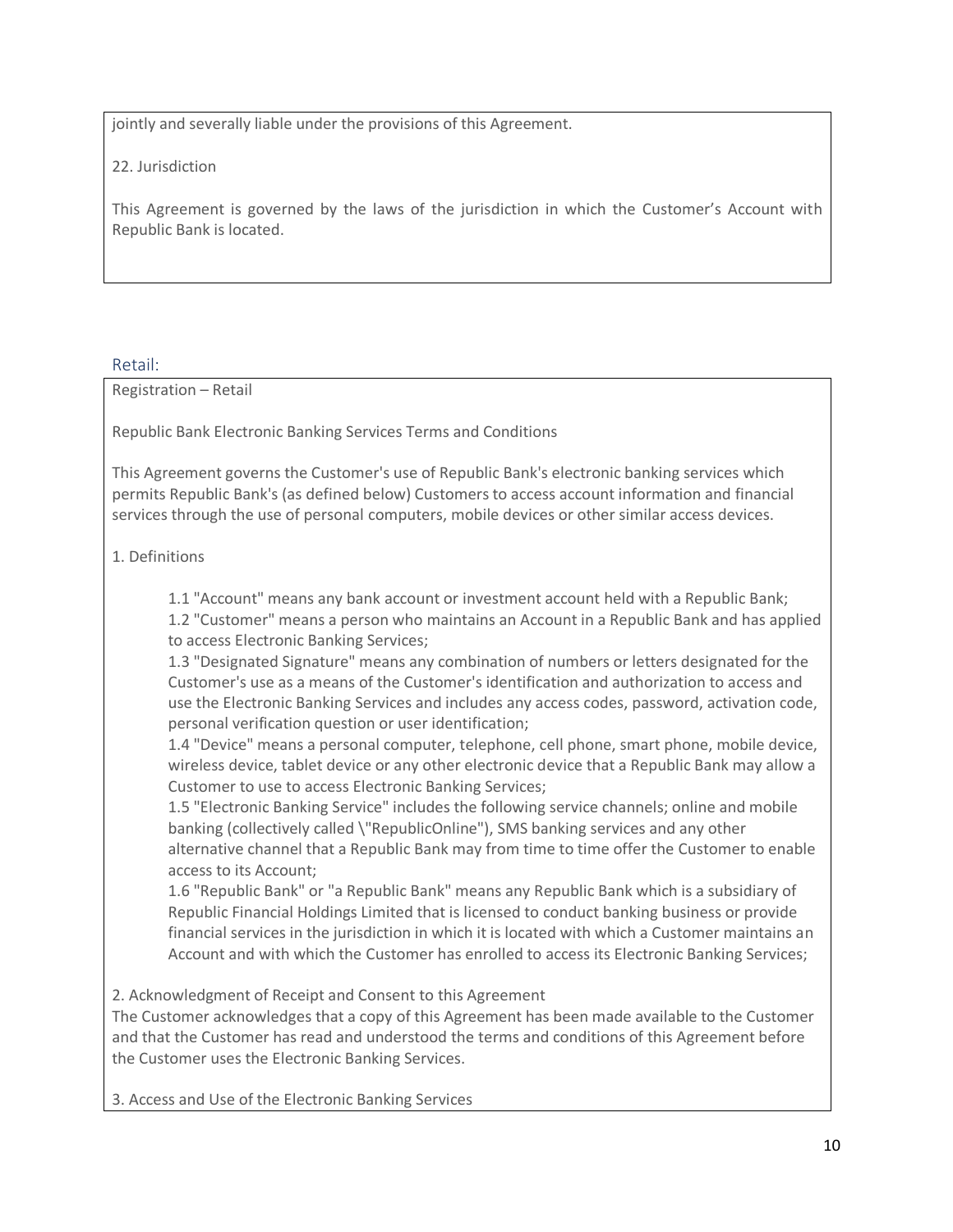3.1 The Customer may use the Electronic Banking Services to electronically access the Customer's Accounts and to perform services including but not limited to the following:

- Balance Inquiry Information;
- Bill Payments;
- Funds Transfer to same name accounts or other name accounts;
- Statement Inquiry;
- Application for Investment Services;
- Credit card payments;
- International Wire Transfers;
- File Upload requests.

3.2 Any and all transactions initiated through the Electronic Banking Services to the Customer's Account through the use of the Customer's Designated Signature will be deemed authorized by the Customer without further verification. Republic Bank is hereby authorized to honour, execute and charge to the Customer's Account(s) those transactions.

3.3 The Customer agrees to keep the Customer's Designated Signature safe and confidential and will not disclose it to any third-party. If the Customer knows or believes that unauthorized access to any Electronic Banking Service has or will occur or that the Customer's Designated Signature has become known to an unauthorized person, the Customer will immediately contact Republic Bank via the contact information listed on Republic Bank's contact page and take the necessary steps to change the Designated Signature. Republic Bank will be entitled to immediately act on any authorization received via any Electronic Banking Service. If the Customer permits other person(s) to use any Electronic Banking Service or the Customer's Designated Signature or it is used by an unauthorized person the Customer will be liable for any loss incurred from any transaction.

3.4 Any balance shown through any Electronic Banking Service, if not otherwise specified, will reflect the available balance based on the debits and credits that the Republic Bank processed on the Customer's Account at the time of the enquiry. The Customer acknowledges that the available balance shown may not be the actual available balance on the Customer's Account. Differences in the available balance may be caused by deposits still subject to verification by Republic Bank, outstanding cheques not yet posted to the Customer's Account or other withdrawals, payments, holds or charges.

3.5 The Customer acknowledges that bill payments must be initiated at least five (5) business days before the actual due date of the bill. Republic Bank will not be liable for any loss or damages that may be incurred as a consequence of late payment of a bill or from erroneous payment or payment.

3.6 The Customer will instruct Republic Bank to transfer funds between the Customer's Accounts only when a sufficient balance is or will be available at the time of such instruction. Republic Bank will not be obligated to act on any withdrawal instruction from the Customer if sufficient funds, including overdraft lines of credit, are not available in the designated account.

3.7 Republic Bank may from time to time set or change limits for transactions that may be carried out by the Customer through Electronic Banking Services. Notification of changes will be in accordance with regulatory requirements of the country in which the Account is maintained. These limits, whether daily, weekly, per transaction or otherwise, may vary from country to country and will be made available in the Customer's branch or at Republic Bank's website or otherwise.

3.8 Any transaction of any electronic banking Service negotiated in a foreign currency will be converted at the exchange rate determined by Republic Bank on the day the transaction is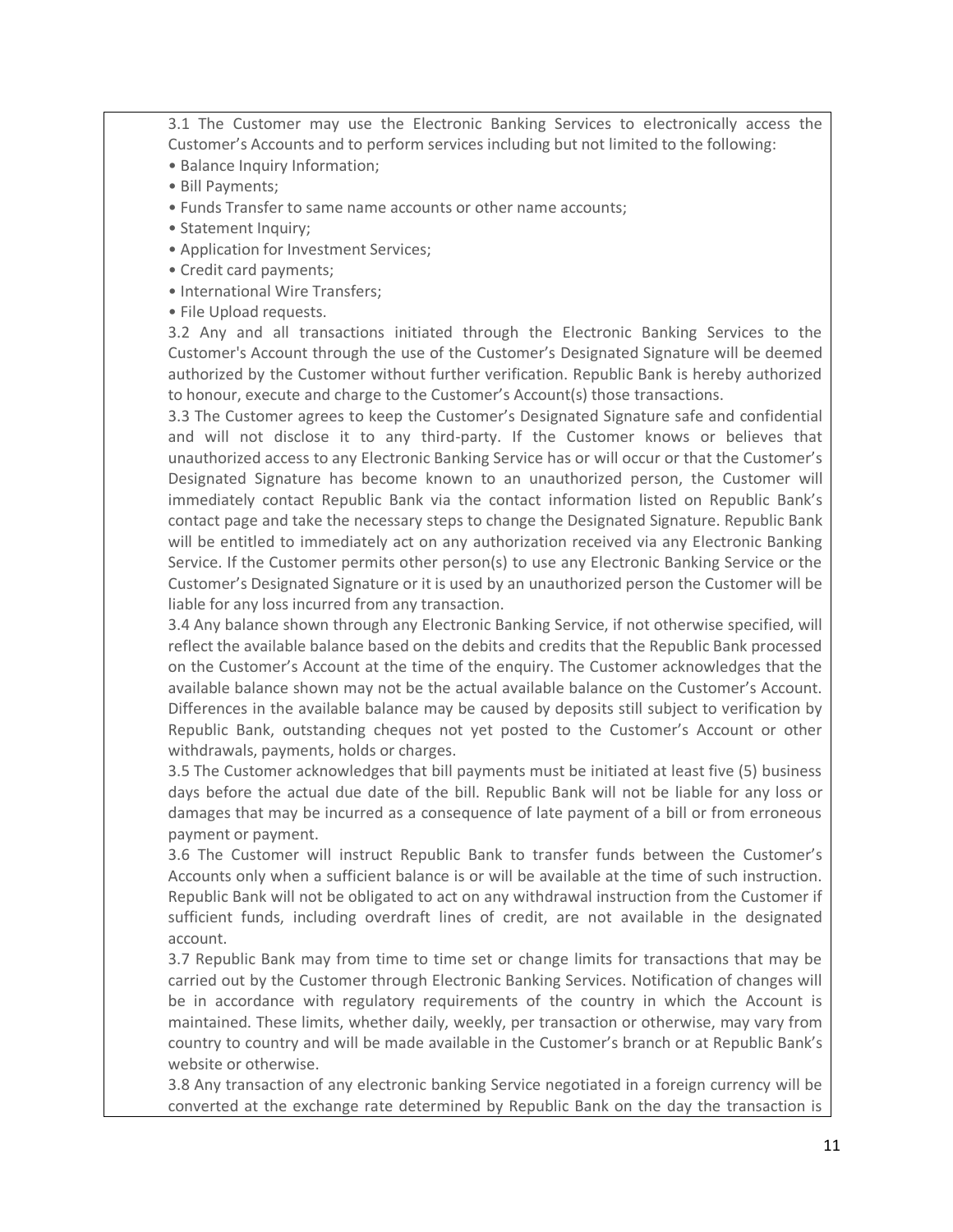posted to the Customer's Account.

3.9 Subscription to SMS Alerts

- SMS alerts will be sent to the mobile number noted on the Customer's enrolment form;
- The Customer is required to notify Republic Bank or update his/her user profile to reflect changes in mobile numbers;

• Republic Bank shall not be liable for SMS alerts sent out to unintended recipients if mobile numbers are not updated or incorrect;

• There is a telephone charge imposed by the Telecommunications Service Provider for sending and receiving text messages on the Customer's mobile phone for this service.

# 4. Costs and Charges

Save and Except for corporate customers who are charged at the rates specified at the time of enrolment, Electronic Banking Services are free of charge. The normal charges associated with the Customer's account, transactions or services will continue to be applicable. Any Republic Bank reserves the right to review its pricing from time to time and change or amend charges to the Electronic Banking Services as deemed necessary and the Customer will be advised of these changes as they become applicable.

# 5. Designated Signature Security and Confidentiality

Protecting the security of the Customer's Designated Signature is important. The Customer agrees to keep the Designated Signature confidential at all times. No one but the Customer is permitted to use the Customer's Designated Signature. If someone obtains the Customer's Designated Signature enabling them to access the Customer's Account, the Customer may be liable for their use of the Customer's Designated Signature and any transactions on the Customer's Account.

# 6. Customer's Warranties and Representations

The Customer represents and agrees to the following for the enrolling for Electronic Banking Services and by using any of the Electronic Banking Services:

6.1 The Customer is the legal owner of the Account and other financial information which may be accessed via use of the Electronic Banking Services.

6.2 Information provided by the Customer is accurate, current and complete, and the Customer has the right to provide such information to a Republic Bank for the purpose of using the Electronic Banking Services. This information includes but is not limited to the Customer's telephone number, name, address, mobile number and email address. The Customer agrees not to misrepresent the Customer's identity or the Customer's account information. The Customer agrees to keep the Customer's account information up to date and accurate. The Customer represents that the Customer is an authorized user of the Device the Customer will use to access Electronic Banking Services.

6.3 The Customer agrees to take every precaution to ensure the safety, security and integrity of the Customer's Account and transactions when using the Electronic Banking Services. The Customer agrees not to leave the Customer's Device unattended while logged into any of the Electronic Banking Services and to log off immediately at the completion of each access by the Customer. The Customer agrees that it is responsible for ensuring that any Device is protected from and kept free of viruses, worms, Trojan horses or other similar harmful components that could result in damage to programs, files or could result in information being intercepted by a third-party.

6.4 The Customer agrees not to use the Electronic Banking Services or the content or information delivered through the Electronic Banking Services in any way that, a) would be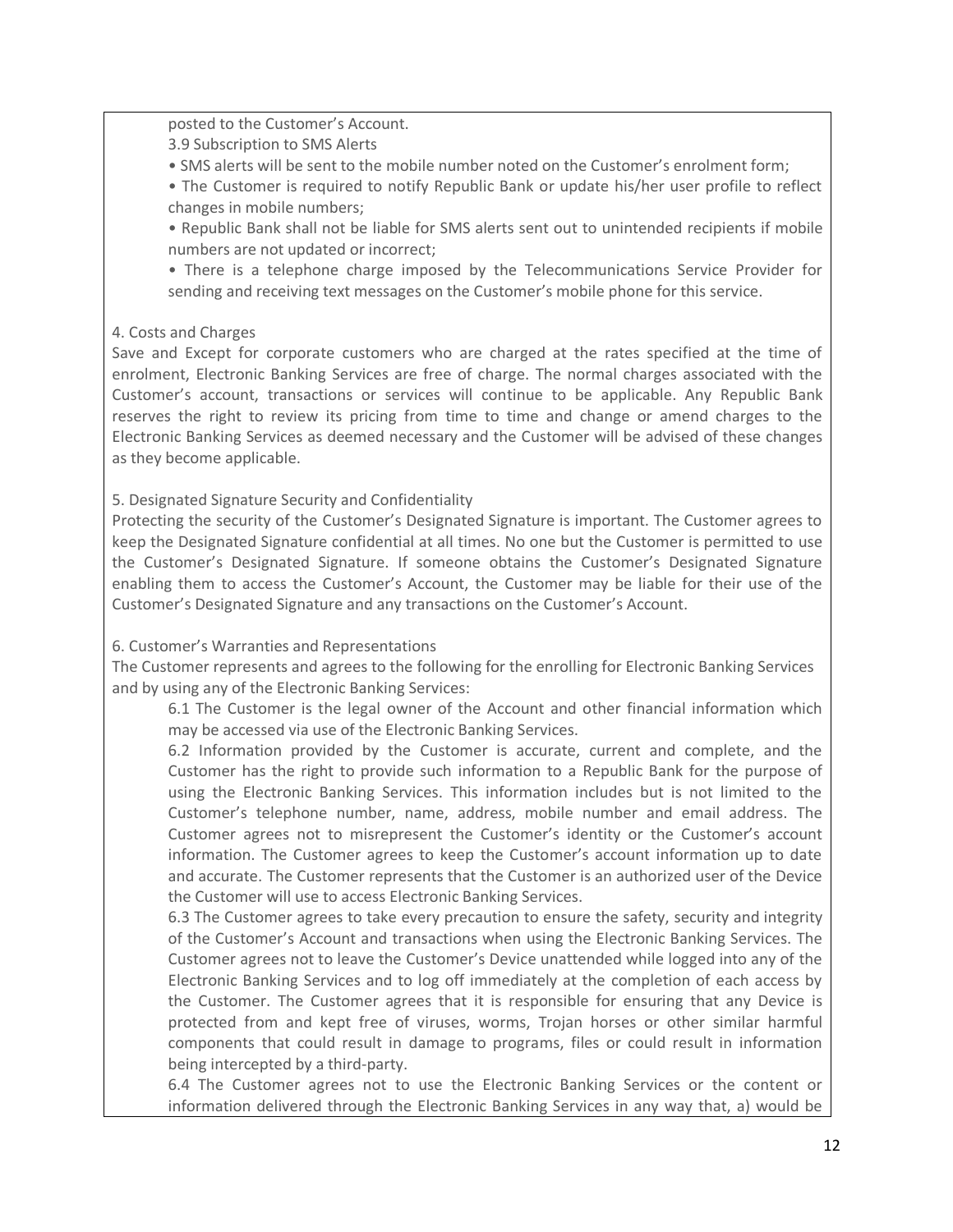fraudulent including but not limited to the use of the Electronic Banking Services to impersonate another person or entity; b) that would violate any law, statue, ordinance or regulation; c) would be false, misleading or inaccurate; d) would be defamatory, trade libelous, unlawfully threatening, unlawfully harassing; and e) would interfere with or disrupt computer networks connected to the Electronic Banking Services.

6.5 The Customer agrees that the Electronic Banking Services is only for the personal or business use of individuals authorized to access the Customer's Account information. The Customer agrees not to make any commercial use of Electronic Banking Services or resell, lease, rent or distribute access to Electronic Banking Services.

# 7. Third Parties

# The Customer understands and agrees that:

7.1 Any Republic Bank may use a party retained by such Republic Bank to act on its behalf to provide or to assist Republic Bank in providing Electronic Banking Services

7.2 Other than subsidiaries and affiliates of Republic Bank, Republic Bank does not sponsor or endorse and is not affiliated with any third party;

# 8. Changes in Services / Terms

8.1 Republic Bank may add, remove or change any part or feature of a service channel which is considered an Electronic Banking Service under this Agreement or introduce new channels without notice to the Customer. Notwithstanding any such change this agreement will continue to apply to all Electronic

Banking Services offered by Republic Bank.

8.2 The Customer agrees that Republic Bank may amend the terms and conditions of this Agreement at any time. The Customer will be notified of any such change as required by applicable law. The Customer understands that when using Electronic Banking Services after a change to the Terms and Conditions becomes effective, the Customer will be presented with the revised Terms and Conditions at the time of login and will be required to click "I Agree" to acknowledge that the Customer accepts those revised Terms and Conditions. If the Customer does not agree to the revised Terms and Conditions, the Customer will click "I Disagree" and will not be able to access the Electronic Banking Services and this Agreement will terminate forthwith. The Customer agrees that notices about any amendment to this Agreement may be in the form of market announcements and notices in Republic Bank's website, ATM Screen, branches or any other method of communication that Republic Bank chooses to use.

8.3 A Republic Bank may discontinue any service channel which is considered as Electronic Banking Services under this Agreement without giving the Customer personal notice of such discontinuation. A Republic Bank may, in its sole discretion, give notice of any discontinuation of an Electronic Banking Service by making market announcements, publishing notices in Republic Bank's website, ATM Screens, branches or any other method of communication that Republic Bank chooses to utilize.

# 9. Cancellation

The Customer may cancel this Agreement at any time by written notification to Republic Bank. Republic Bank has the right in its sole discretion to (i) limit, suspend or terminate the Customer's use of any Electronic Banking Service and cancel this Agreement, for any reason, at any time. Electronic Banking Services will not be cancelled until all pending transactions have been cleared. Republic Bank will not be responsible for any loss or inconvenience that may result from such suspension or termination.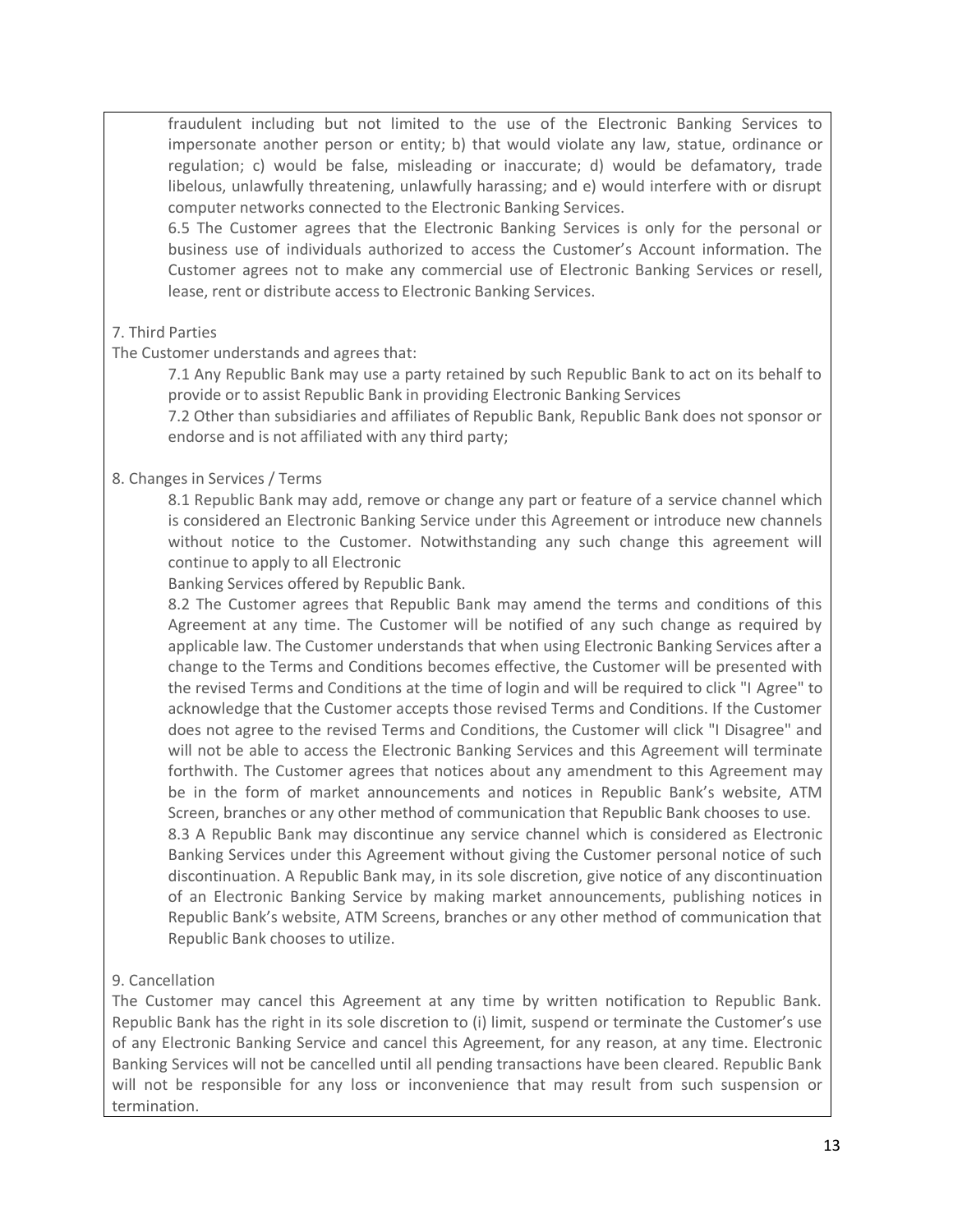# 10. Confidentiality

10.1 The Customer has a right to confidentiality provided always that Republic Bank may disclose any information about the Customer and the Customer's Accounts pursuant to legal process or subpoena, or if disclosure is necessary to protect Republic Bank's interests.

10.2 It is the Customer's decision to communicate personal information to Republic Bank through the Electronic Banking Services. Republic Bank is not and shall not be held responsible and liable for any unauthorised access or interception to information submitted through this website. All information submitted to Republic Bank through this website shall be deemed and remain the property of the Republic Bank.

### 11. Privacy

Safeguarding customer's privacy and confidentiality is of paramount importance to Republic Bank and this privacy policy describes all of the efforts by Republic Bank to ensure that the Customer's money and personal data are secure and that all transactions remain confidential. The Customer understands that while Republic Bank will use its best endeavours to ensure that all information transmitted or received using the Electronic Banking Services is secure and cannot be accessed by unauthorized third parties, Republic Bank does not warrant the security of any information transmitted by the Customer using the Electronic Banking Services. Accordingly, the Customer agrees to accept any risk that any information transmitted or received using the Electronic Banking Services may be accessed by unauthorized third parties and the Customer agrees not to hold Republic Bank liable for any such unauthorized access or any loss or damage suffered as a result.

#### 12. Collection and Use of Customer Information

Please refer to Republic Bank's General Privacy Principles here.

# 13. Limit of Liability

13.1 Republic Bank will make reasonable efforts to ensure full performance of the Electronic Banking Services. Republic Bank will be responsible for acting only on those instructions sent through Electronic Banking Services, which are actually received. Republic Bank does not assume responsibility or liability for malfunctions for whatever reason in communications facilities not under its control that may affect the accuracy or timeliness of messages the Customer sends.

13.2 Republic Bank is not responsible for any losses or delays in transmission of instructions arising out of the use of any third party including but not limited to telecommunications providers , caused by any browser software malfunction, or for any failure or delay by Republic Bank in processing any Electronic Banking Service transaction which results from any interruption of the Republic Bank's business due to equipment failure or malfunction, energy shortage, fire, flood, civil commotion, acts of terrorism, labour difficulties, adverse weather conditions or any other circumstance or event outside the control of Republic Bank . Further, Republic Bank is not responsible should the Customer give incorrect instructions or if the Customer's payment instructions are not given sufficiently in advance to allow for timely payment.

13.3 Any information the Customer receives from Republic Bank is believed to be reliable. However, it can only be provided on a best effort basis for the Customer's convenience and is not guaranteed. Republic Bank is not liable for any deficiencies in the accuracy, completeness, availability or timeliness of such information or for any investment or other decision made using this information. Republic Bank is not responsible for system disruptions or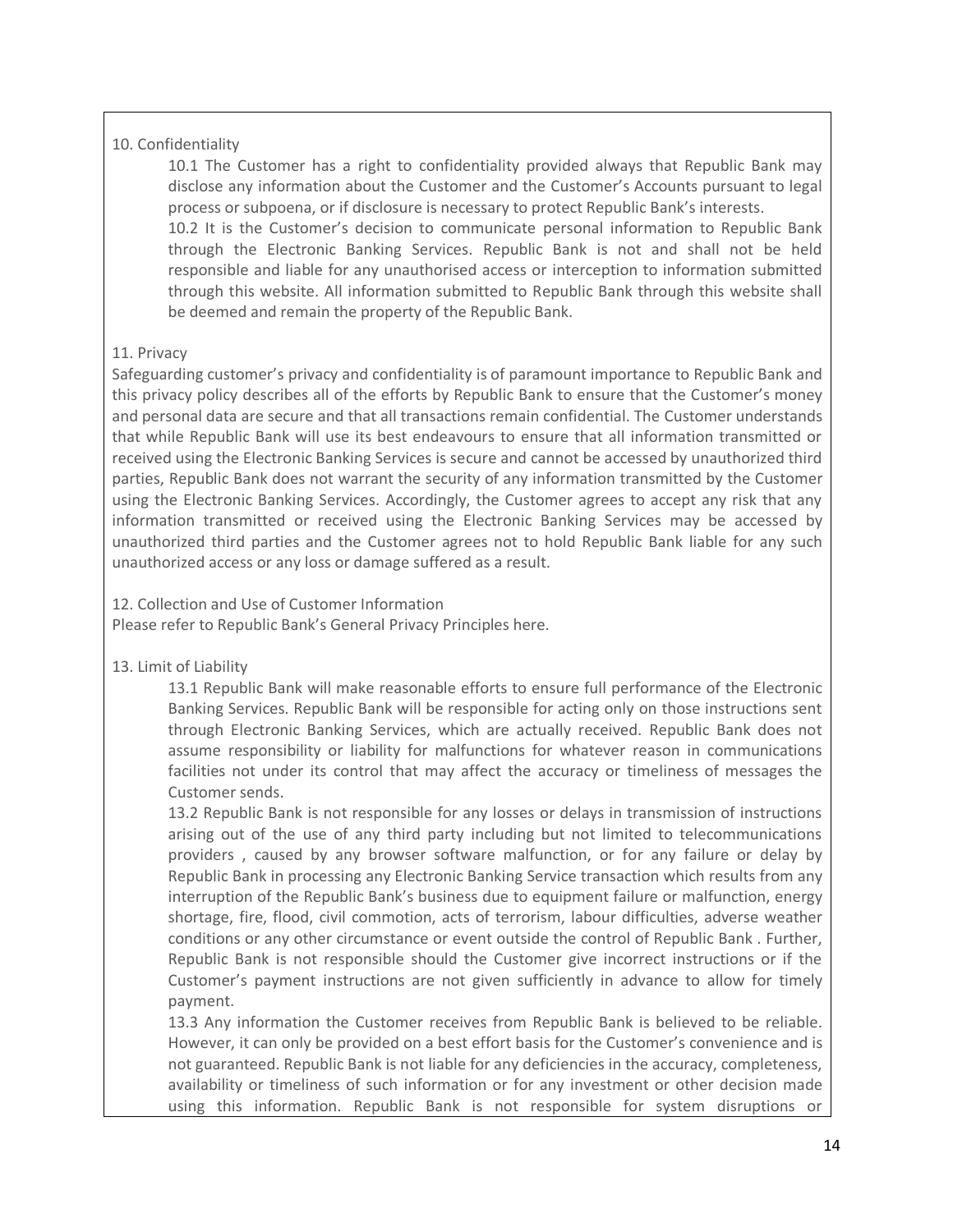unavailability of the Electronic Banking Services including but not limited to disruptions caused by any computer virus or related problems.

NEITHER ANY Republic Bank MAKES ANY EXPRESS OR IMPLIED WARRANTIES CONCERNING INTERNET BANKING SOFTWARE OR SERVICES OR BROWSERS INCLUDING, BUT NOT LIMITED TO, ANY WARRANTIES OF MERCHANTABILITY, FITNESS FOR A PARTICULAR PURPOSE OR NON-INFRINGEMENT OF THIRD PARTY PROPRIETARY RIGHTS UNLESS DISCLAIMING SUCH WARRANTIES IS PROHIBITED BY LAW.

# 14. Indemnity

Except to the extent caused directly by Republic Bank's negligence, fraud or willful misconduct, you, the Customer, agrees to indemnify and hold harmless Republic Bank against any claim, cost or liability incurred by Republic Bank in connection with or arising out of the Customer's use of any Electronic Banking Service or any other dealing between Republic Bank and the Customer, including all and losses arising out of, or incidental to, the use, including all unauthorized use of Electronic Banking Services.

# 15. Lost or Stolen Designated Signature

The Customer agrees to keep his Designated Signature safe. In the in event the Customer is a corporate customer given the facility to nominate persons authorized to access its Accounts, the Customer will ensure that all such authorized users keep their passwords safe and that the Customer and all authorized users will not share the same with anyone. The Customer agrees that the Customer will notify Republic Bank immediately if the Customer's Designated Signature is lost or stolen or if the Customer suspects that the Customer's Designated Signature has been compromised or that the Customer's account(s) has (have) been accessed by an unauthorized person in which event the Customer acknowledges that the Customer is obliged to contact Republic Bank's Customer Service at the number listed on Republic Bank's contact page.

# 16. Security

The Customer agrees and acknowledges that the Customer's Designated Signature is not to be shared, divulged, or disclosed to anyone and that the Customer will only access Account information and financial services by means of the Designated Signature assigned to the Customer. The Customer agrees that Republic Bank is authorized to process any instructions Republic Bank receives under the Customer's Designated Signature, and that these procedures are commercially reasonable.

# 17. Notices

17.1 Any instruction issued to Republic Bank may be given by the Customer in person at the Customer's branch or delivered to the Customer's branch in writing. The Republic Bank, in its sole discretion, may also accept instructions through post, when received at the relevant branch, by e-mail, facsimile or telephone.

17.2 Republic Bank will use the address and any other contact details provided by the Customer for the account(s) records to contact or provide notice to the Customer. The Customer agrees to advise Republic Bank of any changes to these details as soon as possible. Republic Bank may contact the Customer by means, including without limitation, post, computer, internet, networks, telephone, mobile phones, smart phones, electronic message, facsimile, bank wire or other methods of telecommunication or electronic transmission.

17.3 Any notice from the Customer will be deemed to have been delivered when received by the Republic Bank. Any notice from Republic Bank to the Customer will be deemed to have